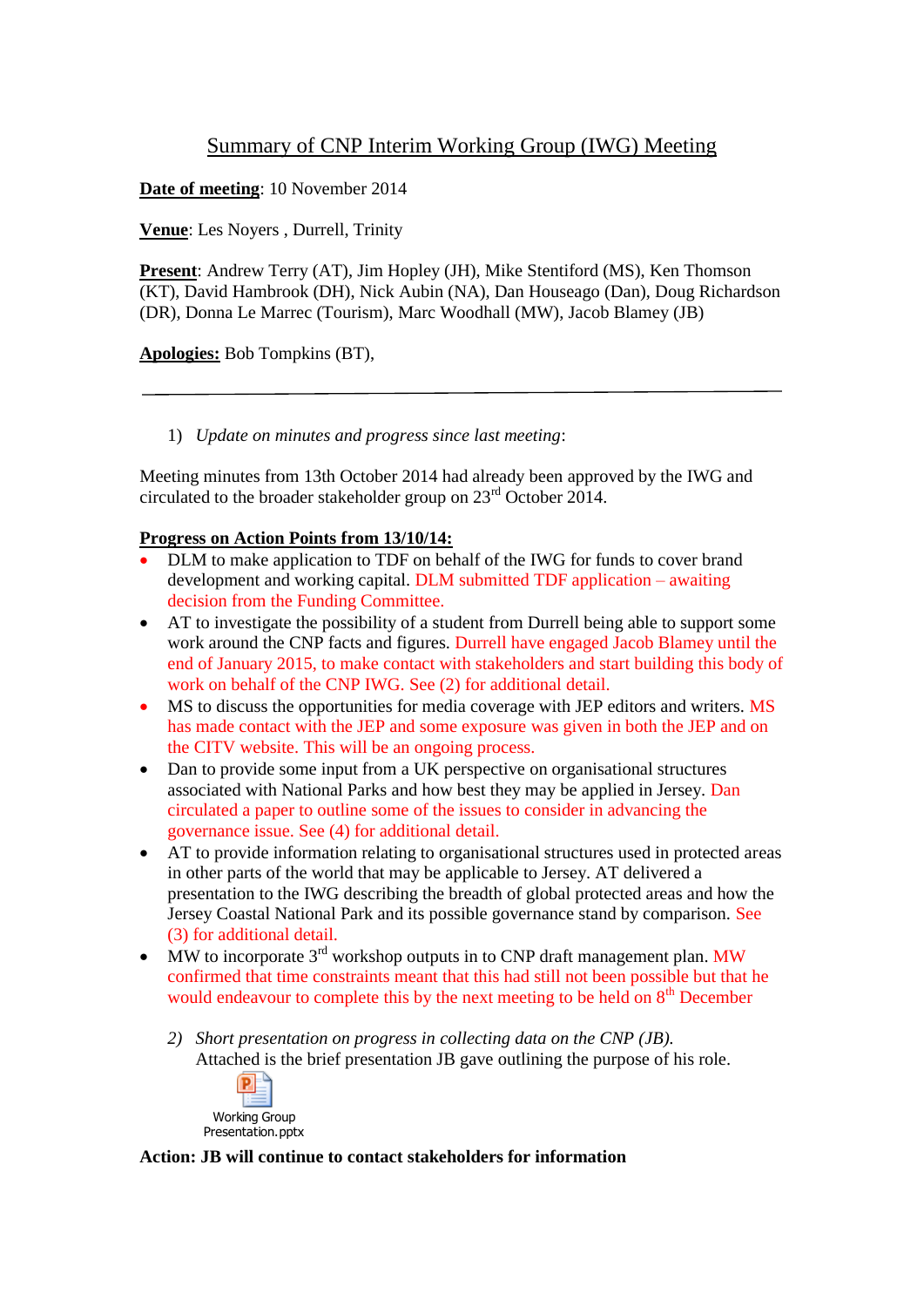*3) Presentation on protected areas global processes, management and governance (AT).*

Attached is the presentation AT gave to the IWG.

CNP\_PA governance Nov2014.pdf

The purpose of both AT presentation and the update from Dan (4) was to continue to inform the IWG of options for the future governance structure of the CNP, given its objectives, and the process of co-production integral during stakeholder engagement.

In summary AT confirmed that there are few examples in protected area conservation of the kind of shared endeavour / co-production model being used in the Jersey CNP. AT highlighted the distinction between management activities and governance models. Having said that AT has found one similar model and the opportunities are both exciting but at the same time ground breaking which creates an amount of uncertainty.

**Action: AT to review the example of the Kvarken Archipelago World Heritage Site in respect of governance and how that could look for the Jersey CNP.** 

*4) Update on situation in UK National Parks and potential next steps (Dan)* Attached is a paper Dan circulated on the UK National Parks and how this influences governance.



Dan confirmed that he has been in touch with a number of contacts at UK NP's including Dartmoor, New Forest, Peak District, Pembrokeshire & the South Downs. All share various commonalities with the CNP and are able to contribute across various topic areas. This would include experience of how governance can be established and how the relationships with NGO's and stakeholders exists. A number of representatives of these NP's have confirmed that they would be happy to come over to discuss further with the IWG. This was seen as being a good step forward and Dan agreed to follow-up some of these contacts and look into possible dates. Dan also confirmed that he has contacted the organisation - National Parks UK - about the possibility of membership or affiliation but has yet to hear back.

**Action: Dan to explore further possible dates for NP officers to come to Jersey and discuss options for governance models with the IWG**

*5) Discuss and agree next steps for each of the major areas of work for the group – management plan, branding, governance.*

#### Management Plan

No additional comment see section (1). **Action: MW to incorporate 3rd workshop outputs in to CNP draft management plan**

## Branding & awareness

Awaiting outcome of TDF application. IWG should hear within the next 2 weeks what the decision of the TDF is.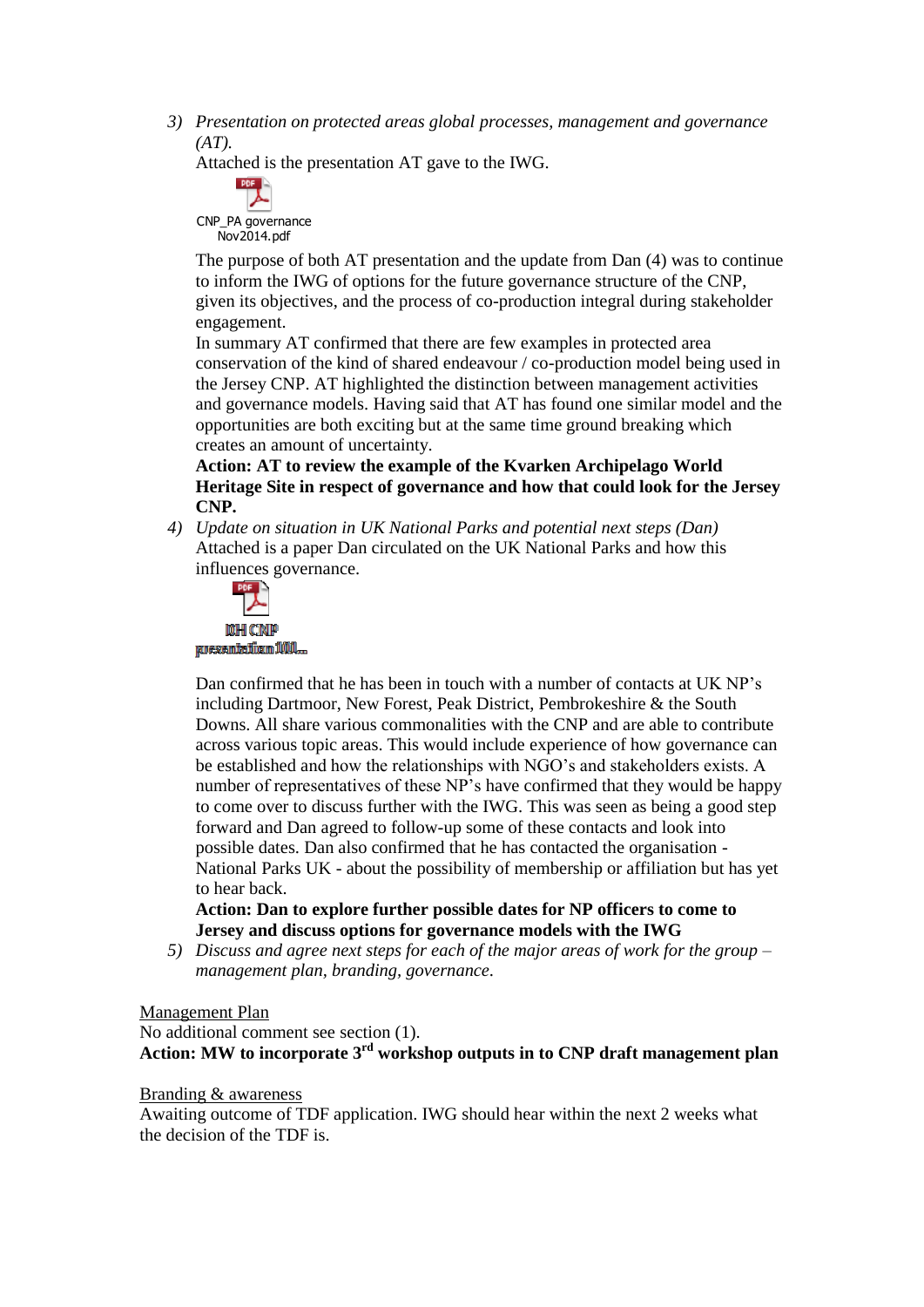### Social Media:

MS confirmed that he had spoken to Dave Cabeldou of Save Our Shoreline. They have a facebook page of people's coastline photos. Maybe demonstrates the value of websites and social media.

DLM also pointed out that Blog's were often well used amongst user groups as well and she quoted an example of the Channel Island Way Blog.

#### Governance

In addition to the two presentations from AT & Dan there was a discussion about the recent changes to the States Assembly and how this might affect the CNP. Dan confirmed that the new Minister for the DoE was Deputy Steve Luce. DH asked if it would be appropriate at this stage to brief the new Ministerial Group about the CNP. Dan confirmed that he felt that part of his role as a stakeholder on the IWG was to present the work of the IWG and broader stakeholder Group in respect of the CNP to political representatives.

Dan suggested that given that the Ministerial team were settling in, it might be more appropriate for the IWG to prepare a brief that he would then use as a part of his Ministerial briefing role. Dan suggested he would circulate a draft brief to the IWG in advance of his ministerial briefing date.

Consequently it was agreed that the relevant Ministers should be engaged in the first instance before setting meeting dates with NP representatives from the UK.

A number of other models were also briefly mentioned:

DLM highlighted the Les Mielles Sub-Committee (1980's & '90's) and asked if there were any lessons to be learnt from the way it functioned.

Dan also pointed out the existence of a number of other broad stakeholder groups including the Marine Resources Panel

**Action: Dan to circulate paper to the IWG that he will use in briefing his Ministerial teams. The paper will highlight the progress made to date in terms of broad stakeholder engagement and the work of the IWG.**